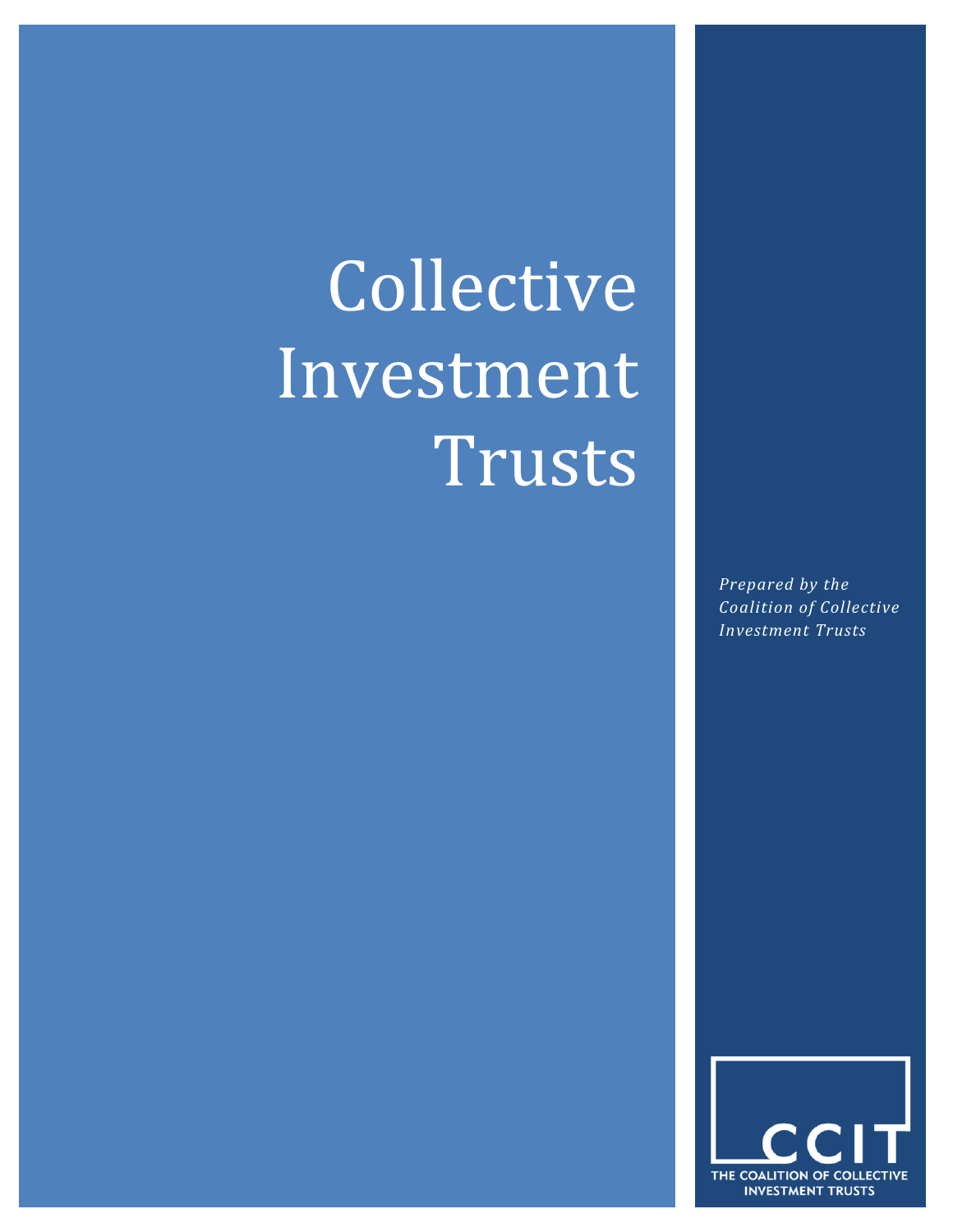# **Table of Contents**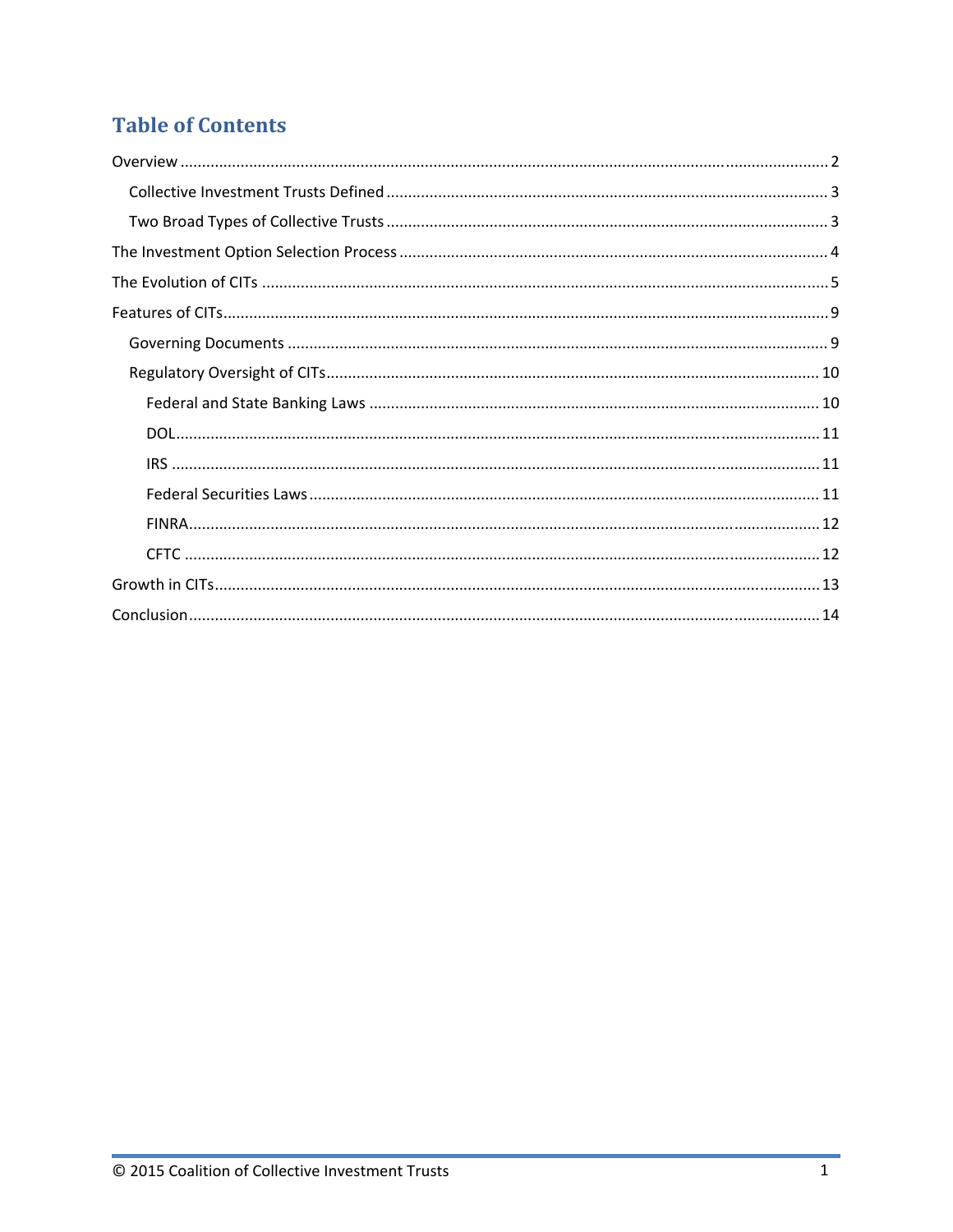## **Overview**

Collective investment trusts (CITs), also known as commingled funds, collective investment funds or collective trust funds, are growing in number and assets. Long a popular choice of defined benefit (DB) plans, in recent years CITs increasingly have become a choice of defined contribution (DC) plan sponsors. CITs continue to grow in popularity for a variety of reasons, including recordkeeper acceptance, consultant familiarity, pricing flexibility, daily valuation, National Securities Clearing Corporation (NSCC) Fund/SERV<sup>®</sup> compatibility, and improved reporting and transparency as a result of compliance with Department of Labor (DOL) disclosure requirements under the Employee Retirement Income Security Act (ERISA). Plan sponsors also appreciate that CIT trustees are subject to ERISA fiduciary standards with respect to ERISA plan assets invested in CITs.

Formed in 2012, the Coalition of Collective Investment Trusts (CCIT) brings together collective trust fund sponsors, money managers and related service providers active in the collective trust fund industry. With approximately 40 member companies, the Coalition represents a sizeable portion of the rapidly growing collective trust fund market, which includes \$1.2 trillion in assets as of December 31, 2013, according to Morningstar.

For more information about the CCIT, visit www.ctfcoalition.com.

The CCIT hopes this white paper provides those who invest in, research and recommend CITs a better understanding of how the funds operate, their structure and when they might be appropriate investment vehicles for eligible retirement plans.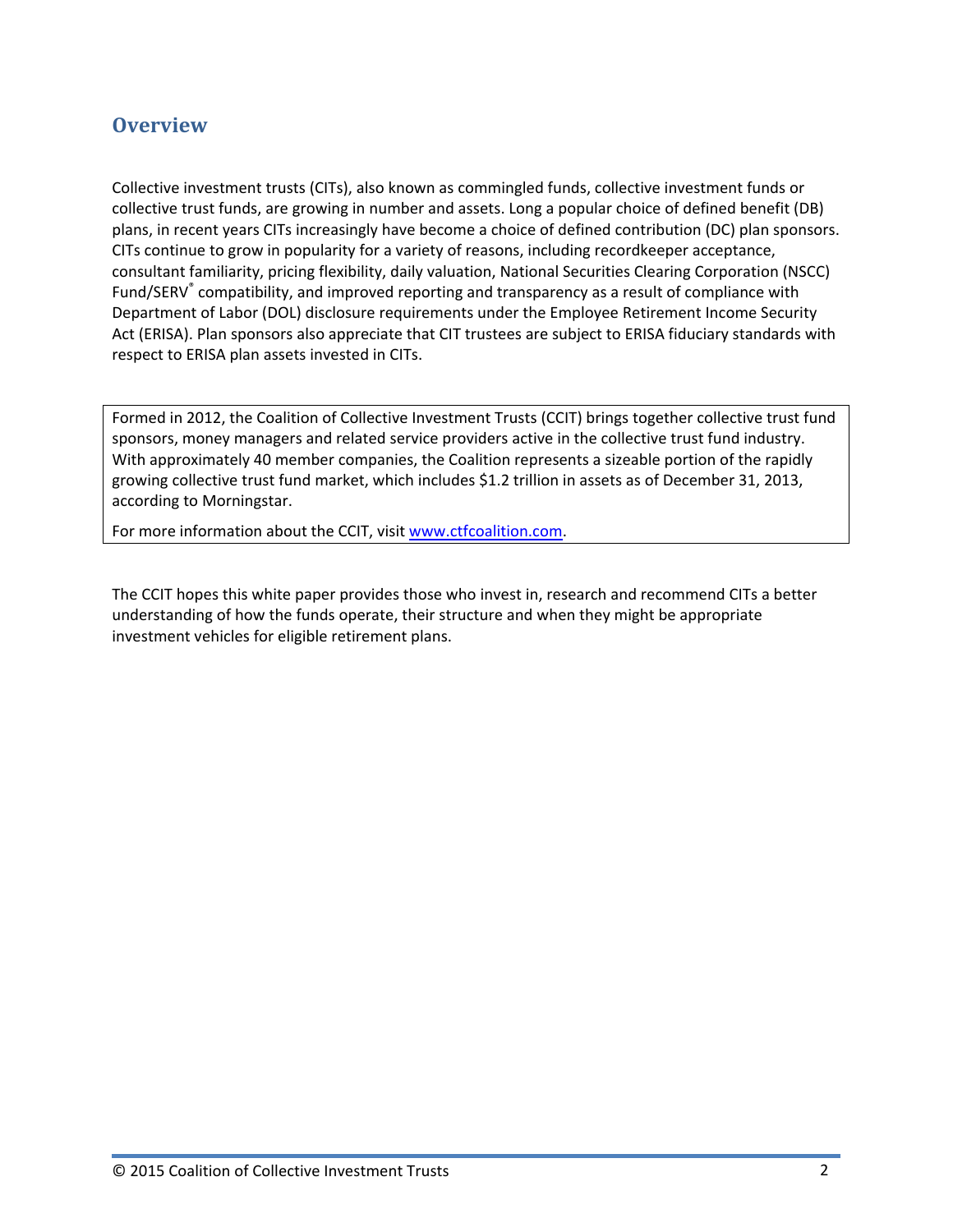## **Collective Investment Trusts Defined**

CITs in general are pooled investment vehicles organized as trusts and maintained by a bank or trust company. CITs are designed to facilitate investment management by combining assets from eligible investors into a single investment portfolio (or "fund") with a specific investment strategy. By commingling, or pooling, assets, sponsors of CITs may take advantage of economies of scale to offer lower overall expenses, enhanced risk management, and more diverse and innovative investment opportunities for the participating investors than such investors could achieve by investing these assets on their own. Each fund is managed and operated in accordance with the applicable trust's governing documents, which generally include a declaration of trust (or plan document) and the fund's statement of characteristics.

## **Two Broad Types of Collective Trusts**

Collective trusts generally fall into two types:

- A1 funds (also referred to as common trust funds); and
- A2 funds (also referred to as collective investment funds or collective investment trusts).

The terms "A1 funds" and "A2 funds" refer to the specific sections of the Office of the Comptroller of the Currency (OCC) regulations that established these two types of vehicles, as further described in the Regulatory Oversight section of this paper.

**A1 funds** involve the pooling of assets of various trust accounts held by a bank in its capacity as trustee, executor, administrator, or guardian. Participants in A1 funds do not have to be tax-exempt entities (although tax‐exempt trusts can participate in these funds). Common trust funds can qualify for tax exemption under Section 584 of the Internal Revenue Code of 1986 if they comply with IRS regulations. Typical investors (or grantors in a trust relationship) include foundations, corporations, endowments, trusts and other entities that are exempt from federal income tax. Some A1 funds accept investment from certain taxable investors, including high net worth individuals and asset aggregators. A bank or trust company should be cognizant of the impact of accepting individuals and certain other types of investors under securities laws, tax laws and banking laws.

In this white paper, the CCIT focuses on **A2 funds** and uses the term collective investment trust (CIT). Generally speaking, only certain retirement plans – such as 401(k) plans, other defined contribution or defined benefit retirement plans that are qualified under Internal Revenue Code Section 401(a), and government 457(b) plans – may invest in CITs. Under certain circumstances, CITs may permit investment by qualified plans that include self-employed persons (often referred to as "HR 10 plans") and church plans. Retirement plans qualified under Puerto Rico tax laws and covering only Puerto Rico residents may also invest in a CIT, in accordance with a series of IRS Revenue Rulings. Generally, CITs may not hold assets of 403(b) plans, individual retirement accounts (IRAs), or health savings accounts. The rules governing who can invest in a CIT are contained in statutes, related regulations, and rulings under banking, securities and tax law. See the Regulatory Oversight section of this document for more information about the regulatory framework applicable to CITs.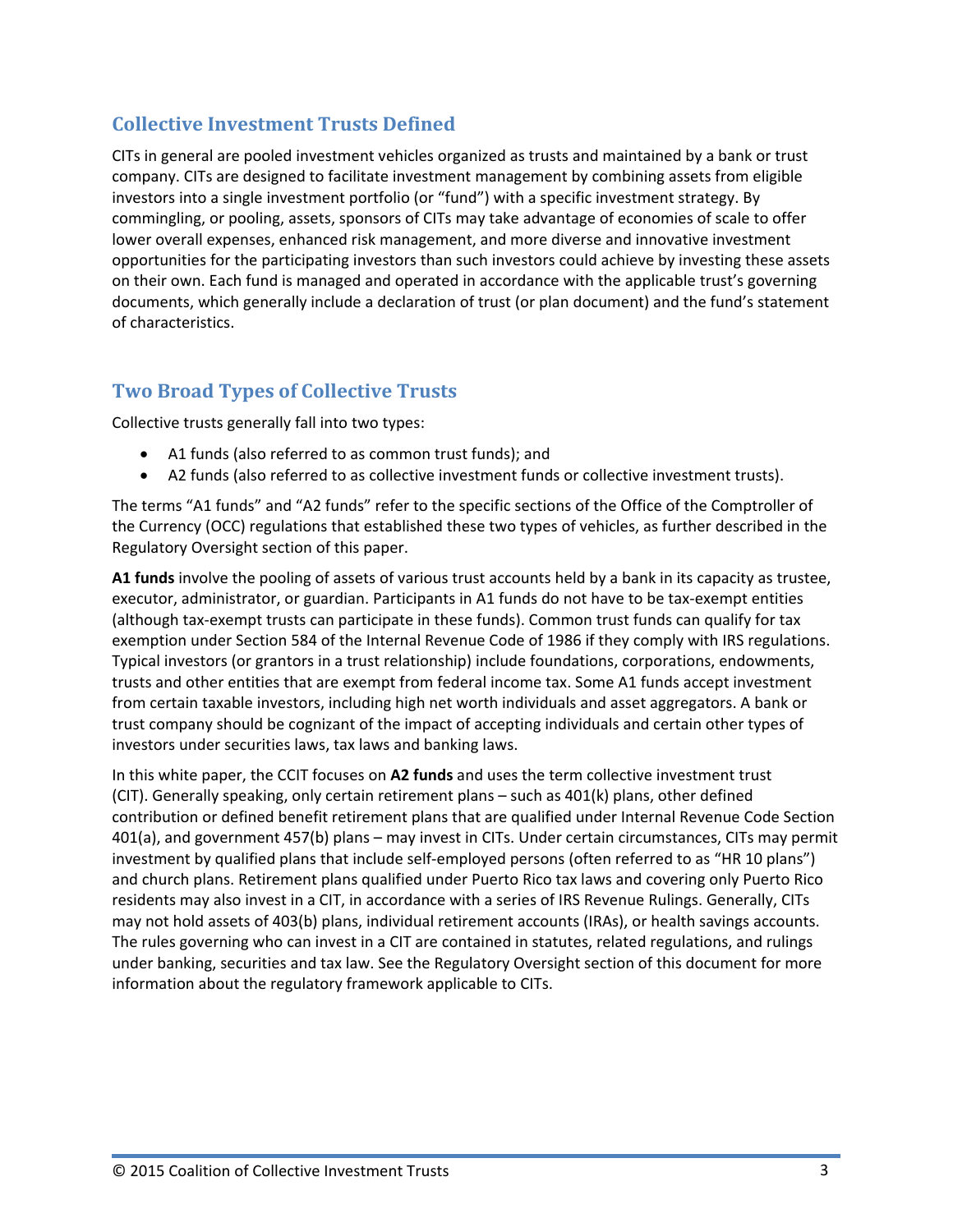## **The Investment Option Selection Process**

Today, the retirement plan marketplace generally revolves around outcome‐oriented strategies designed to position participants for a comfortable retirement. As plan sponsors, intermediaries and other service providers consider investment strategies, they will want to compare the available vehicles for a given approach. Plan fiduciaries should make all decisions, particularly those concerning the plan's investment menu, utilizing a prudent and well‐documented decision making process.

Because investment platforms offer several types of investment vehicles for retirement plans, including mutual funds, CITs, separate accounts and annuities, it is both more difficult and more important than ever for plan fiduciaries to understand the various vehicles and make informed choices. Plan fiduciaries must evaluate many factors, including cost, to determine which options will best serve the plan's needs. For example, the provider's available investment universe, the plan's own investment policy statement (IPS), trading and operational considerations, current market trends, the demographic makeup of the plan's participants, and the current regulatory environment should all play roles in the fiduciary's decision making.

Given the many variables, no single option will necessarily provide the best fit for all the plan fiduciary's criteria. As with all decisions, plan fiduciaries should select investment vehicles based on what is in the best interest of the plan participants and their beneficiaries. Each plan's unique situation will inform which investment vehicles might be appropriate.

Some of the key questions a plan fiduciary should consider when selecting an investment vehicle for his or her plan's investment lineup might include:

- Is the plan provider's current investment universe appropriate?
- Is the cost structure appropriate given the plan size, services provided and the scope of desired investment options?
- Is there an opportunity to customize fees based on plan needs?
- How experienced is the asset manager, and what is his or her reputation in the marketplace?
- What type of data and/or reporting will be supplied to the plan?
- Are there any liquidity boundaries, trading issues or operational considerations?
- Given all available information, is the investment vehicle the best fit for the plan participants and their beneficiaries?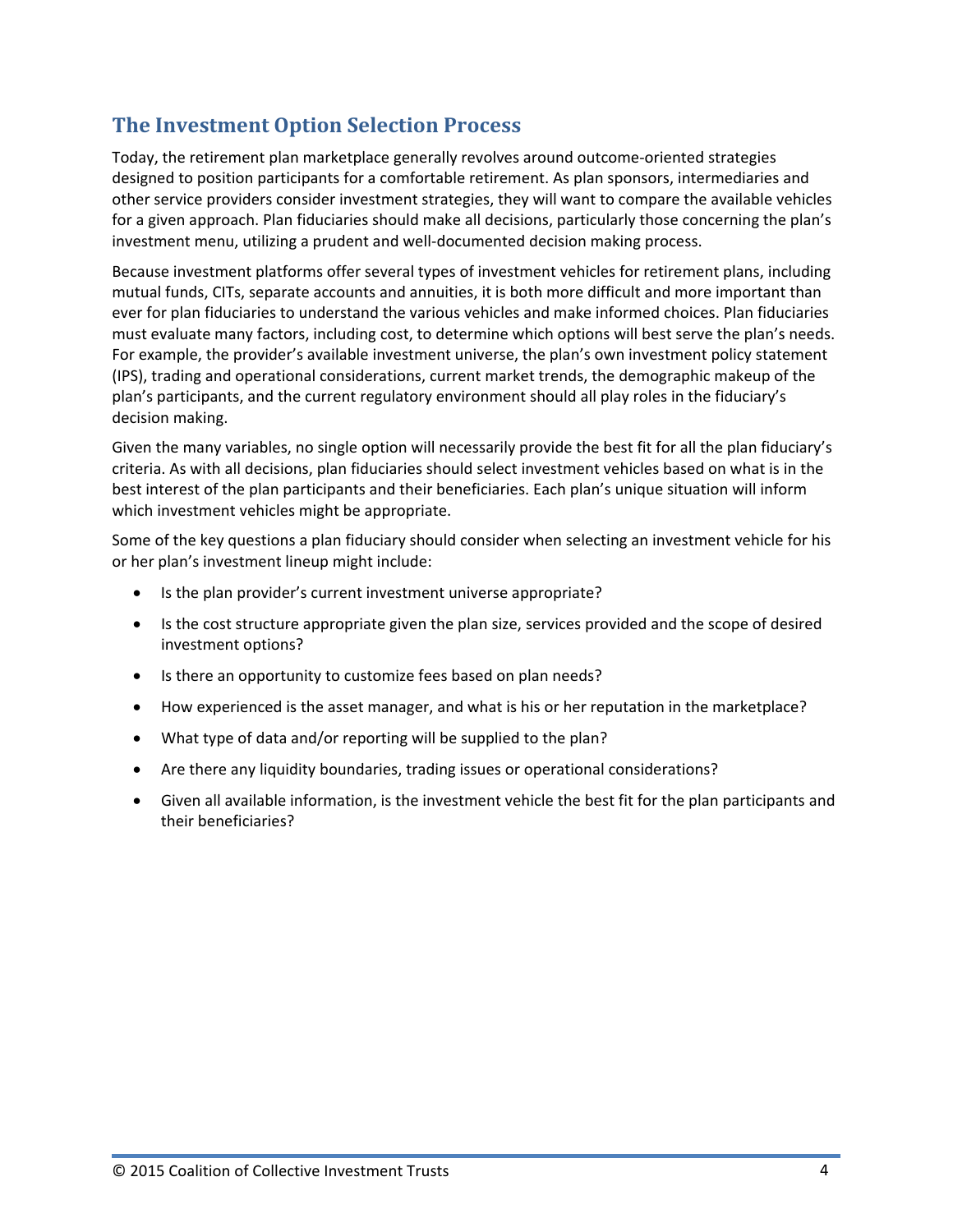# **The Evolution of CITs**

Collective investment trusts have been around for more than 75 years. Below is a brief timeline of the milestones associated with the evolution of this investment vehicle.

- 1927 CITs first introduced
- 1936 CIT use expanded in DB plans when Congress amended the Internal Revenue Code to provide tax‐exempt status to certain bank‐maintained CITs
- 1955 CIT use expanded further with the Federal Reserve authorization for banks to combine funds from pensions, profit sharing and stock bonus plans, and the IRS determination that such CITs could be tax‐exempt
- 2000 CITs began trading on the NSCC's Fund/SERV<sup>®</sup> platform
- 2012 To facilitate comparisons across DC investment alternatives, the DOL required plan administrators to standardize strategy, risk, performance and expense disclosures for plan participants

Early versions of CITs required investor purchases and withdrawals to be processed manually and were valued infrequently, typically only once per calendar quarter. These first CITs, unique to each bank and money management firm, provided investors little access to portfolio and performance data. As 401(k) plans developed in the 1980s, and DC plans became the primary employer‐sponsored retirement savings vehicles, employers began considering a broader universe of investment options, including various legal structures such as mutual funds, CITs and other vehicles. Mutual funds, with daily valuations and greater portfolio data transparency, especially performance information, quickly overshadowed CITs and other vehicles, becoming the preferred vehicle of choice for most DC plans.

When CITs were included in the NSCC mutual fund trading platform, Fund/SERV®, in 2000, order placement methods for CITs began to operate more similarly to mutual funds. CITs could now offer automated subscription and withdrawal transactions for DC plans with standardized transaction processing in a daily valuation environment, like mutual funds. As a result, the usage of CITs has increased notably.

Until recently, widespread sharing of CIT information with database vendors has been limited, both in terms of the number of CITs publishing data and the breadth thereof. However, by both measures, there has been marked improvement. Data aggregators, such as Morningstar, provide coverage of CITs and continue to expand and improve their institutional subscription databases (available to plan sponsors and other service providers) with the support of CIT sponsors. In fact, Morningstar's coverage has increased to more than 1,748 CITs representing 3,358 share classes as of December 31, 2013.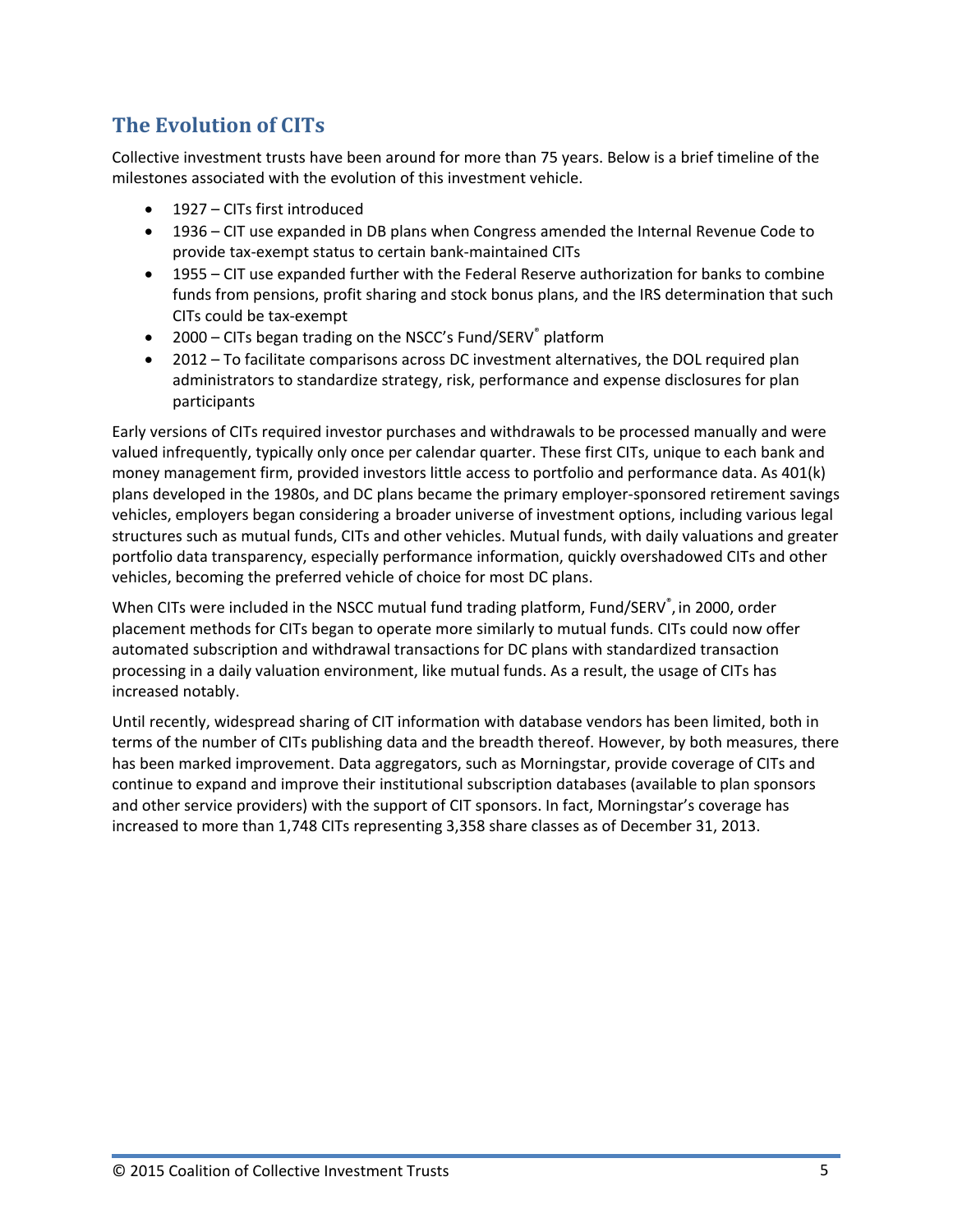

Callan 2015 *Defined Contribution Trends 2015.*

Lack of detailed expense information has traditionally posed a headwind to broader use of CITs. Today, plan sponsors benefit from greater transparency on pricing practices in the DC market as a result of recent DOL regulations governing fee disclosures to plan sponsors and participants. The DOL believes this greater transparency will lead plan sponsors to carefully reevaluate the fees that they are paying for the investment options offered in their retirement plans. Scrutiny of plan costs and DOL‐mandated disclosure of plan fees may help to further increase the popularity of CITs. Investment expense is generally the largest single expense associated with a retirement plan; lower-cost vehicles, including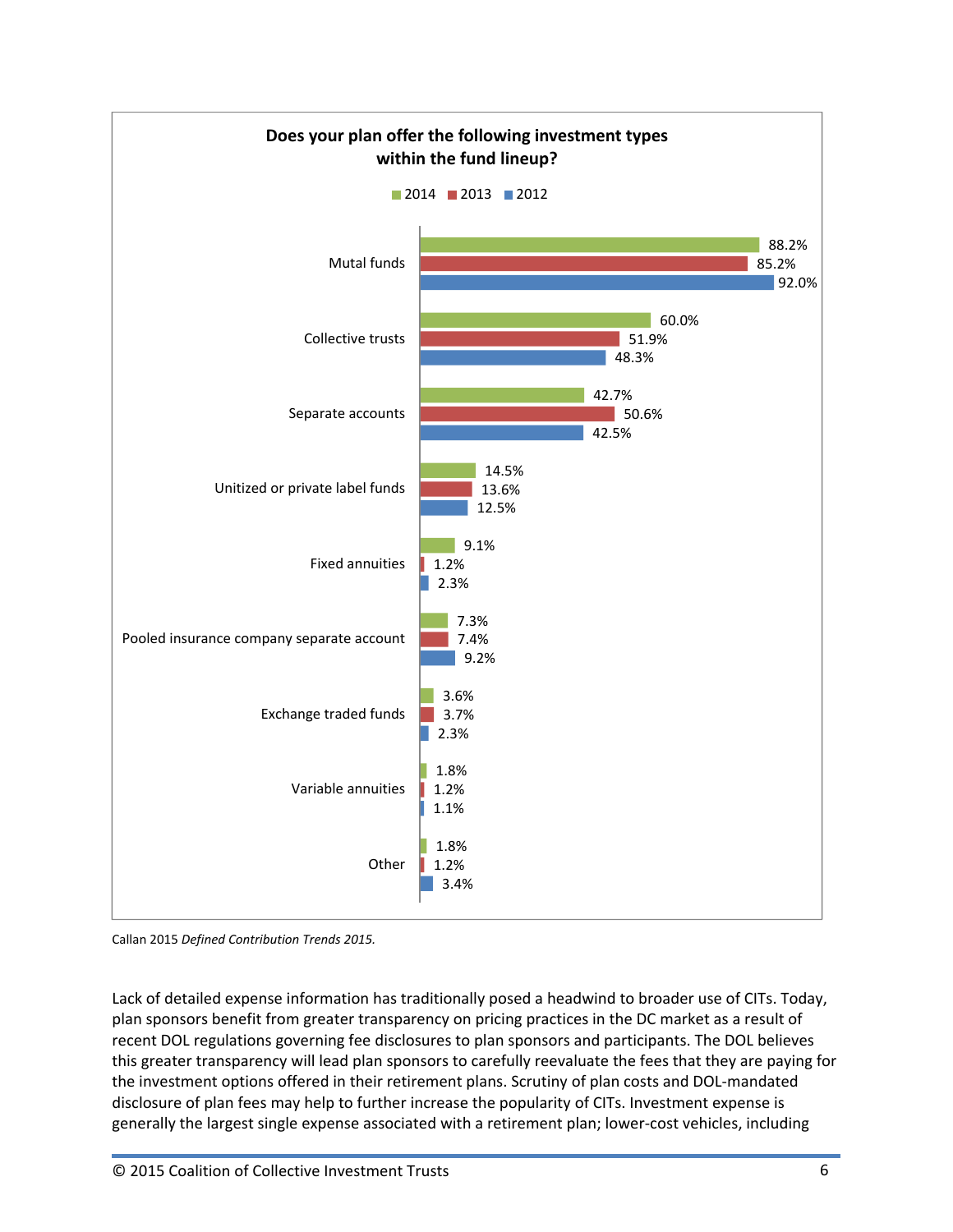CITs, provide plan fiduciaries and participants the potential for considerable savings as the industry becomes more focused on driving down plan costs to enhance performance. The potential pricing flexibility and cost advantages that CITs offer when compared to other investment vehicles may translate into greater demand.



Callan 2015 *Defined Contribution Trends 2015.*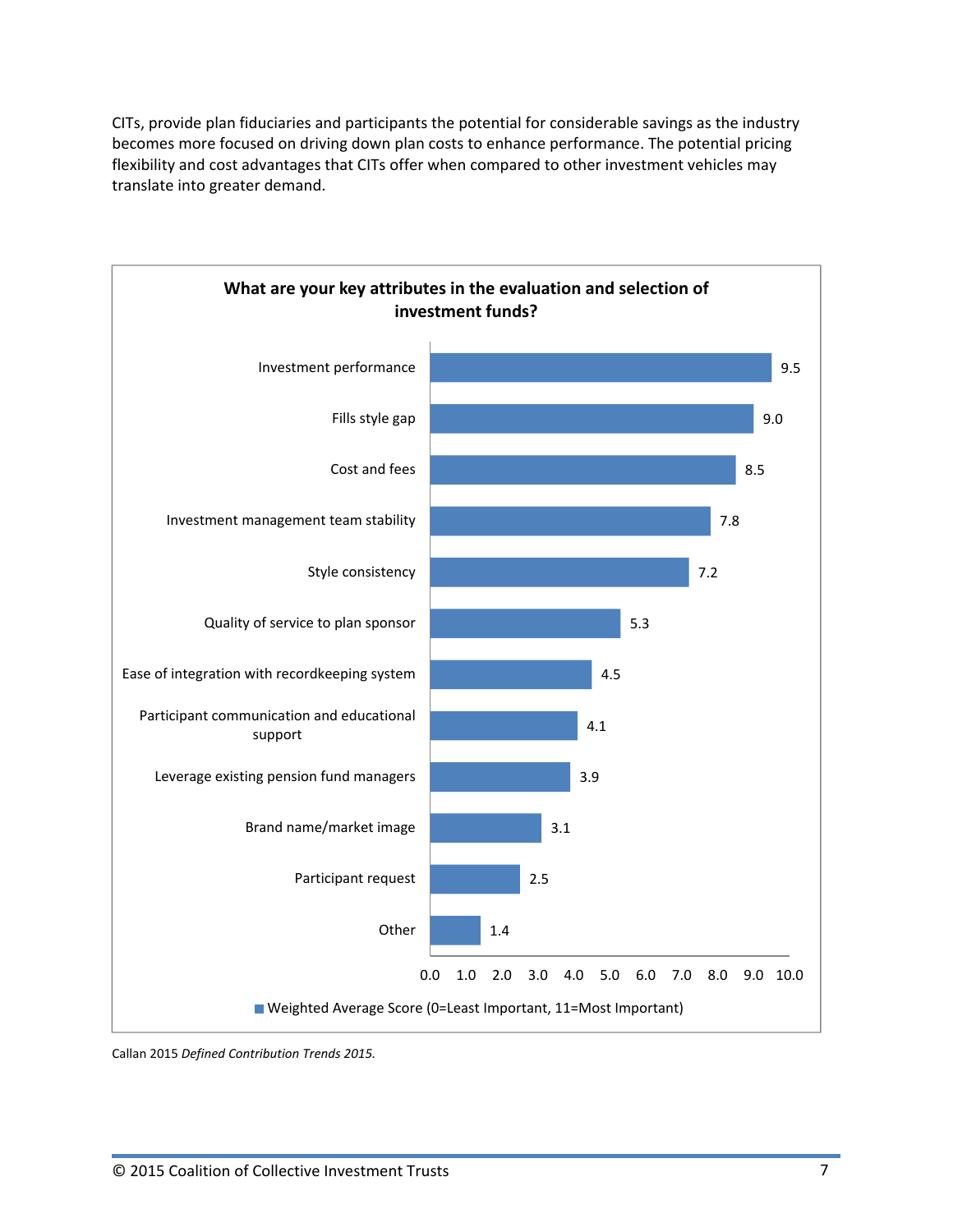### **Median Fee Comparison for Select Institutional Strategies, 2014**

(basis points)

Source: eVestment

Analyst Note: This data is specific for a mandate size of \$25 million and includes active and passive products. Fees are generally subject to a *sliding scale.*

|                       | Large-Cap<br>Equity | U.S. Fixed<br><b>Income</b> | <b>Emerging</b><br><b>Markets Equity</b> | <b>Alternatives</b> |
|-----------------------|---------------------|-----------------------------|------------------------------------------|---------------------|
| <b>Vehicle Type</b>   | <b>Median</b>       | <b>Median</b>               | <b>Median</b>                            | <b>Median</b>       |
| Mutual fund           | 83.0                | 55.0                        | 125.0                                    | 105.0               |
| Collective trust fund | 60.0                | 35.0                        | 100.0                                    | 80.0                |
| Separate account      | 63.0                | 30.0                        | 95.0                                     | 60.0                |

Cerulli Associates, *Institutional Markets 2014: Gaining Marketshare as Shifting Portfolio Construction Presents New Opportunities and Challenges.*

| <b>Early CITs</b>                                                 | <b>Modern CITs</b>                                                |
|-------------------------------------------------------------------|-------------------------------------------------------------------|
| Lack of pricing flexibility at the plan level                     | Plan-level pricing flexibility often available                    |
| Limited product offerings                                         | Expanded universe of investment objectives                        |
| Quarterly valuation                                               | Daily valuation                                                   |
| Manual processing of investor contributions and<br>withdrawals    | Potential for more standardized and automated<br>daily processing |
| Limited performance calculations based on<br>quarterly valuations | Performance generally available due to daily<br>valuations        |
| Limited availability of fund data                                 | Fund fact sheets and enhanced data reporting                      |
| Used almost exclusively in DB plans                               | Used in both DB and DC plans                                      |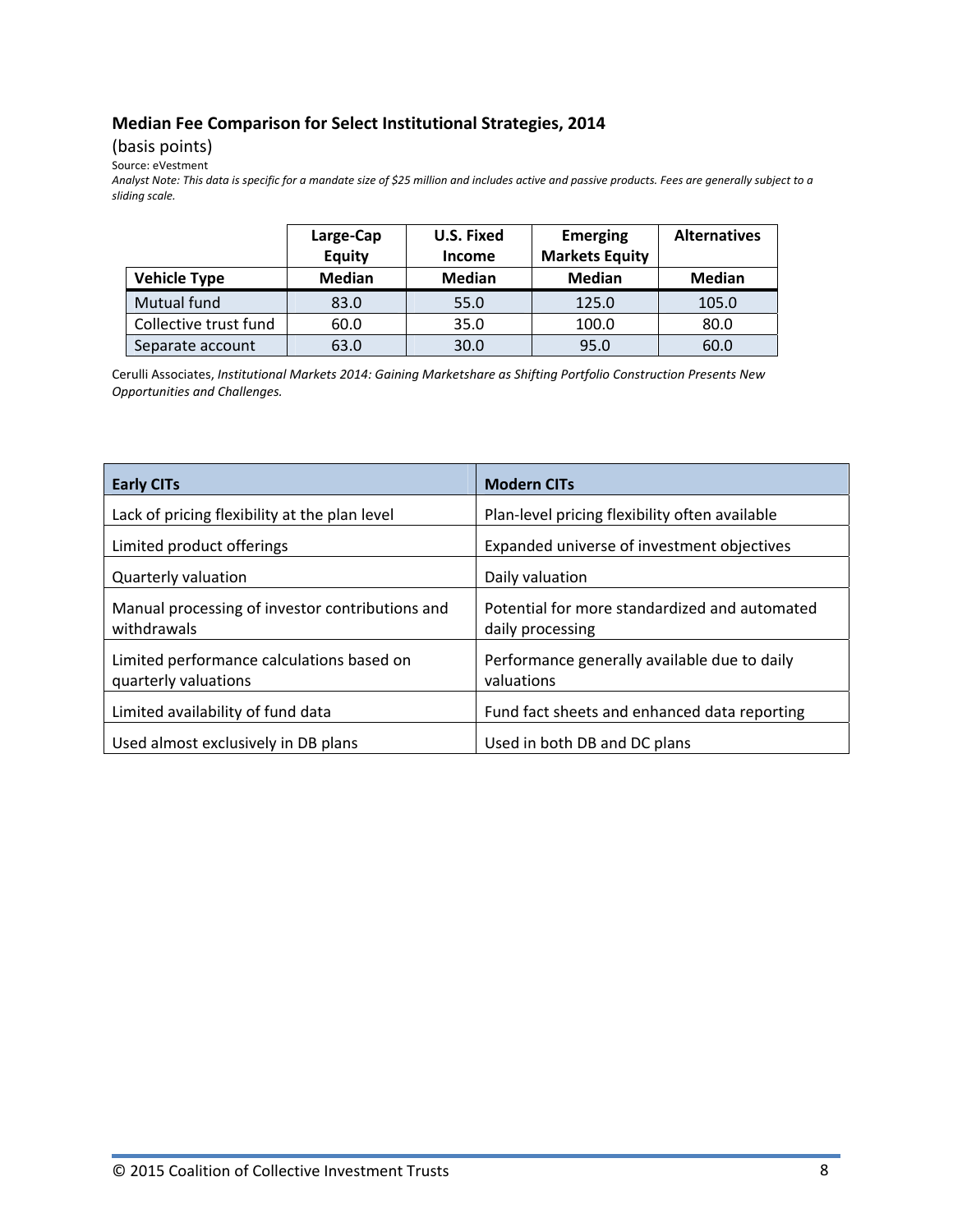## **Features of CITs**

CITs operate like other pooled investments in that investors with similar objectives merge their assets into a single portfolio. Although offered by banks and trust companies, CITs assume the same investment risk as other investments, with no guarantee from the bank or any regulatory authority such as the FDIC.

### **Governing Documents**

**Declarations of Trust** (also referred to as plan documents) establish and govern CITs, creating a framework of operational and legal terms and conditions pertaining to the trust and the funds established and maintained under it. Terms regarding investor eligibility, subscriptions, redemptions and valuations, for example, may be found in the Declaration of Trust. In some cases, CITs may also have disclosure documents that provide additional information regarding their material terms and conditions, policies and procedures applicable to investment, and risk disclosures relevant to the investment strategy.

Descriptions of the individual CITs established under a Declaration of Trust exist in a document, which may be called a **Fund Description, a Supplemental Declaration, Statement of Characteristics** or an **Investment Guideline**, and is normally included as part of or accompanies the Declaration of Trust. This document typically contains the fund's investment objective, strategy, fees, sub‐adviser's identity and other applicable terms that are material to a plan fiduciary's decision to invest in the fund. A participating plan should not expect to negotiate the terms of the Declaration of Trust or the investment guidelines of CITs any more than they would negotiate the terms of a mutual fund prospectus. If individual plans could change the terms under which the CIT operates, the CIT sponsor would find it difficult to meet its fiduciary duty to the fund and all its investors. Plans that require a great deal of flexibility in the terms and conditions under which their plan assets are managed are generally better suited to invest through separate accounts.

Plans invest in a CIT through an agreement between the trust company and the plan fiduciary, which is often called an **Investment Management Agreement, Custody Agreement, Participation Agreement, Adoption Agreement or Joinder Agreement.** This agreement typically requires the plan's fiduciary to make certain representations with respect to the plan's eligibility and to agree to the fee terms and conditions applicable to the CIT investment. In some cases, this agreement also provides information regarding the CIT's investment strategy and other material terms.

Banking regulators allow CITs to offer variations in pricing to different classes of investors, provided that the fees are reasonable and commensurate with the level of services provided. CIT fees are sometimes more negotiable than fees available in other regulated pooled investment vehicles. CIT trustees recognize that ERISA plan fiduciaries have a fiduciary duty to ensure that the fees charged for a plan investment option are reasonably related to the services provided.

Because CITs may accept investments from only certain retirement plans or other eligible investors in order to maintain their securities and tax exemptions, their marketing and distribution efforts are more targeted than other pooled investment vehicles. Reduced marketing and distribution costs contribute to the generally lower cost profile for CITs, when compared to other vehicles. Also contributing to the generally lower cost profile, CITs may be quicker and less expensive to launch. Additionally, CITs are not registered with the Securities and Exchange Commission (SEC), eliminating costly registration fees and extensive public disclosure requirements.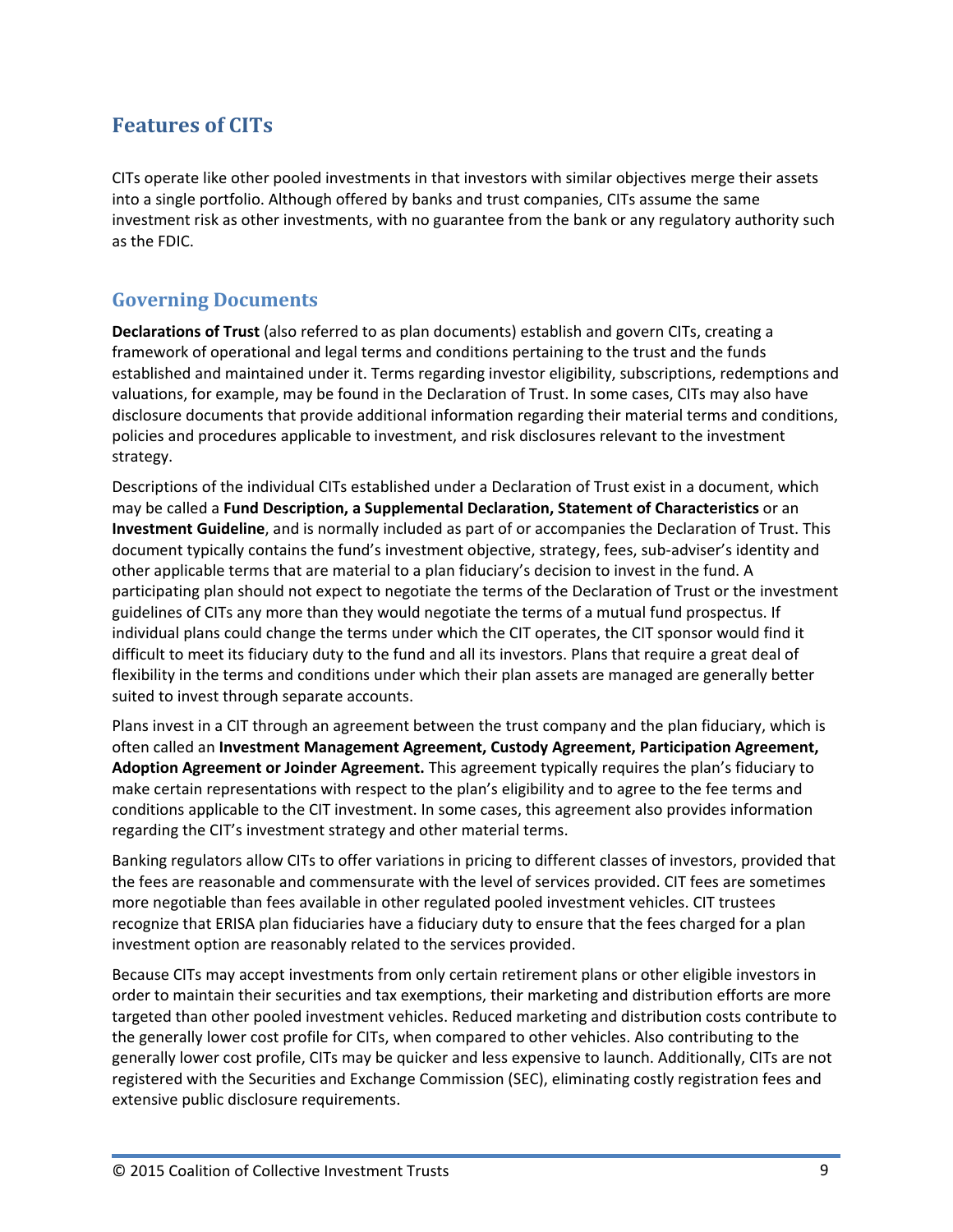Of note, CIT trustees serve as ERISA fiduciaries to the plan assets invested in CITs and thus manage each CIT under ERISA fiduciary standards to the extent ERISA assets are invested in the CIT. ERISA fiduciary standards require the bank, as trustee, and any sub‐advisers it may employ to assist in the management of the CIT, to act solely in the best interests of plan participants and their beneficiaries as a whole, avoiding conflicts of interest such as making decisions that may be in the bank's best interests.



## **Regulatory Oversight of CITs**

CITs are subject to many laws and regulations, including those administered by:

- State and federal bank regulatory agencies (particularly the OCC);
- The DOL;
- The IRS;
- The SEC;
- The Financial Industry Regulatory Authority (FINRA), to the extent the CITs are marketed by a broker‐dealer; and
- The Commodities Futures Trading Commission (CFTC), to the extent the CITs invest in commodity interests, such as futures or swaps.

#### **Federal and State Banking Laws**

The OCC's collective investment funds regulations are a primary source of banking regulations relevant to CITs. The OCC's collective investment funds regulations apply to CITs sponsored by national banks and trust companies. While CITs sponsored by state‐chartered institutions are not directly subject to OCC regulation, many states apply the OCC's rules either by statute, rule, other guidance or as best practices in examining state bank collective trust activities.

The OCC's collective investment funds regulations are codified at Title 12: Banks & Banking (12 CFR 9.18). A1 funds are established under 12 CFR 9.18(a)(1), and A2 funds are established under 12 CFR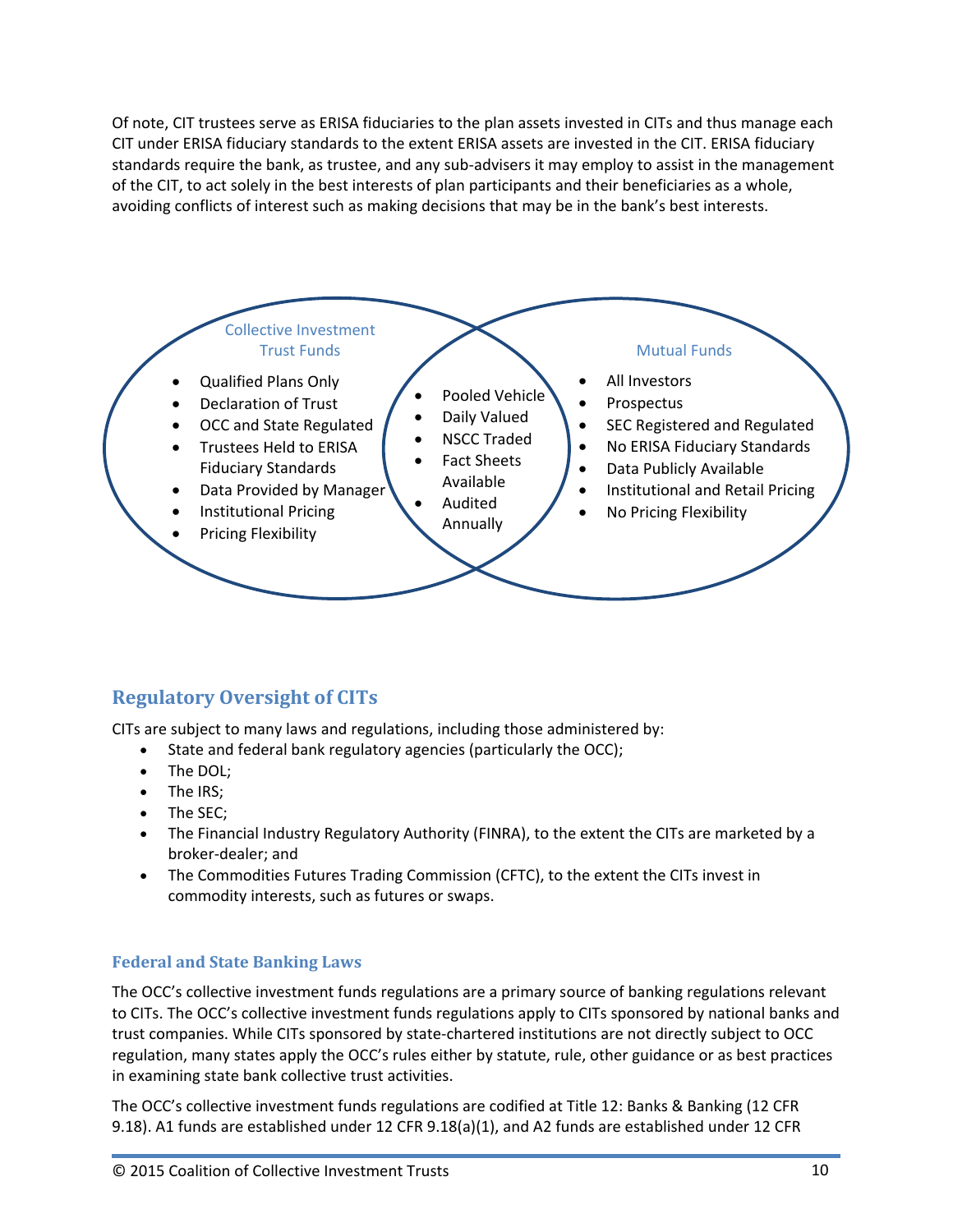9.18(a)(2). These Title 12 regulations require, among other things, that:

- The bank sponsoring a CIT has "exclusive management" of the CIT, subject to prudent delegation;
- CITs are valued at least quarterly (illiquid assets may be valued annually), subject to market/fair valuation;
- Management fees satisfy the requirements set forth in the regulations; and
- The CITs are subject to risk management requirements.

#### **DOL**

As referenced earlier, CITs are subject to ERISA to the extent there are ERISA plan assets invested in the CIT and therefore are subject to DOL scrutiny. Because CITs are typically deemed to hold ERISA "plan assets," the trustee and any sub‐adviser of a CIT generally serve as ERISA fiduciaries and must comply with ERISA fiduciary standards in managing the CIT. In addition, all transactions, including those between the CIT and any "parties of interest" as well as the CIT's fiduciaries, must comply with ERISA's prohibited transaction rules. Lastly, the CIT sponsor is also subject to various reporting and disclosure requirements. These include service provider fee disclosures required under 29 CFR 2550.408(b)(2), which include certain investment-related disclosures required under 29 CFR 2550.404(a)(5). Technically, production of participant fee disclosures is the responsibility of the plan administrator of each of the CIT's investing plans, but the CIT sponsor is required to provide the plan administrator or its agent (often the plan's recordkeeper) extensive information about the CIT to enable plan administrators to comply with the regulation. In addition, Form 5500 reporting requirements apply if the CIT itself files a Form 5500 as a direct filing entity, and Form 5500 Schedule C disclosures must be provided to participating plans that are subject to the ERISA Form 5500 filing requirement.

#### **IRS**

Most CITs qualify as exempt from U.S. tax because they are "group trusts" under IRS Revenue Ruling 2011-01 (formerly 81-100). Certain requirements apply to qualify for this treatment, including that each investing plan must adopt the terms of the group trust as part of its trust.

#### **Federal Securities Laws**

Interests in CITs typically qualify as "exempt securities" under Section 3(a)(2) of the Securities Act of 1933 (Securities Act) and therefore are exempt from registration under the Securities Act so long as the CIT is "maintained by a bank" and participation in the fund is limited to certain investors, such as a pension or profit‐sharing plan qualified under Internal Revenue Code Section 401(a) or a governmental plan as defined in Internal Revenue Code Section 414(d) .

Most CITs avoid registration as investment companies under the Investment Company Act of 1940 (1940 Act) by relying on an exclusion from the definition of an investment company found in Section 3(c)(11) of the 1940 Act, which is substantially similar to the Securities Act exemption described above. In a series of no-action letters, the SEC staff has stated that the bank must exercise substantial investment authority over the assets of the trust to satisfy the exclusion under Section  $3(c)(11)$ . A bank that functions in a mere custodial or similar capacity will not satisfy this requirement. At the same time, the SEC has long accepted that a bank may hire a sub‐adviser to assist it in its exercise of investment discretion as long as the bank retains ultimate authority over the investments of the CIT.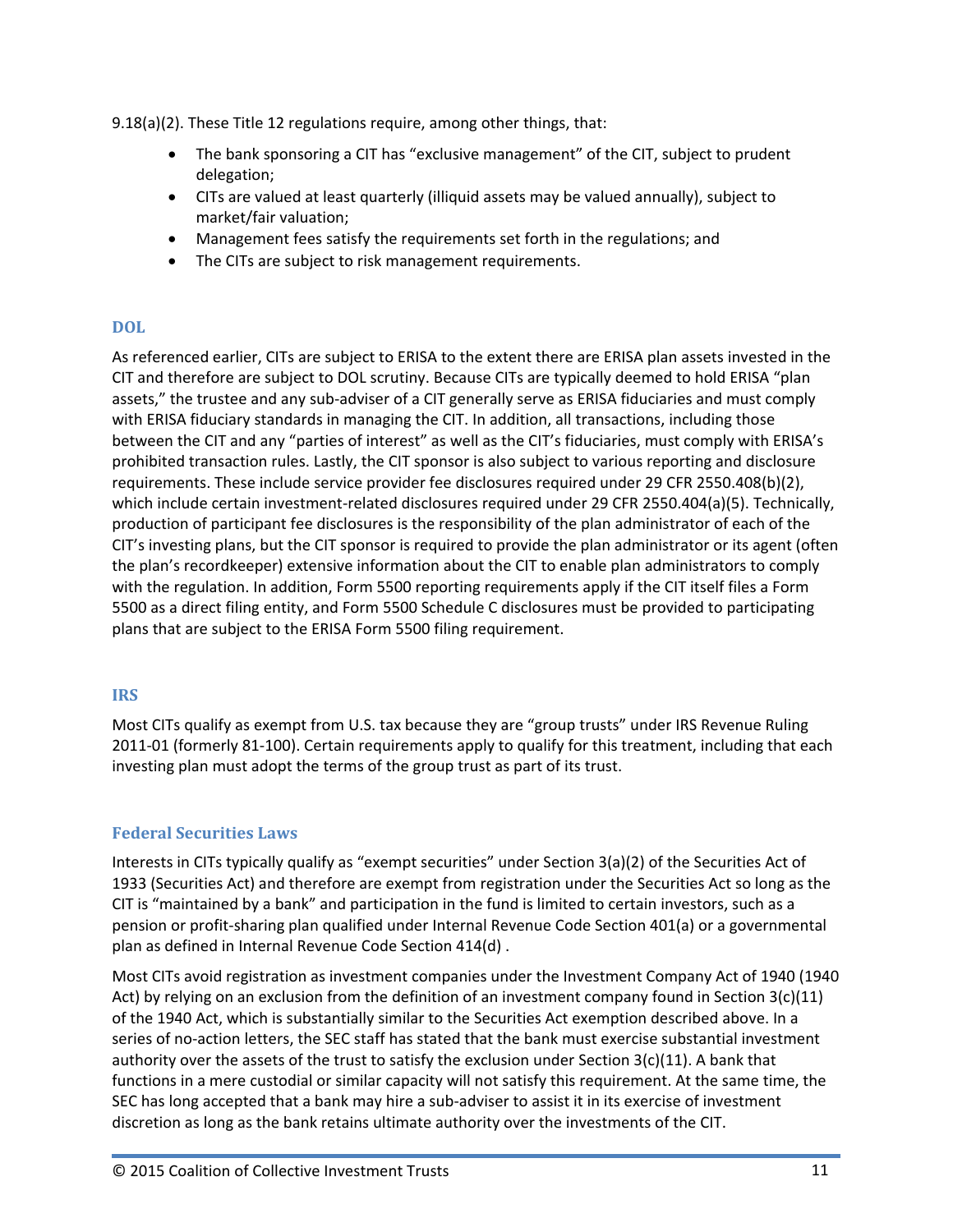CIT interests also typically qualify as "exempted securities" under Section 3(a)(12) of the Securities Exchange Act of 1934 (Exchange Act) and therefore enjoy broad exemptions from the requirements of that Act.

#### **FINRA**

To the extent that a CIT sponsor uses the services of a broker‐dealer with respect to the sale of its CITs, the broker‐dealer's representatives must comply with FINRA rules applying to member firm sales of exempt securities. FINRA Rule 0150 sets forth those rules, which are applicable to transactions in and business activities relating to exempt securities (other than municipal securities), such as interests in CITs, conducted by member firms.

#### **CFTC**

To the extent that a CIT invests in commodity interests, the CIT's sponsor and sub-adviser (if any) would have to comply with applicable CFTC rules and regulations. Exemptions most often used are under CTFC Regulation 4.5.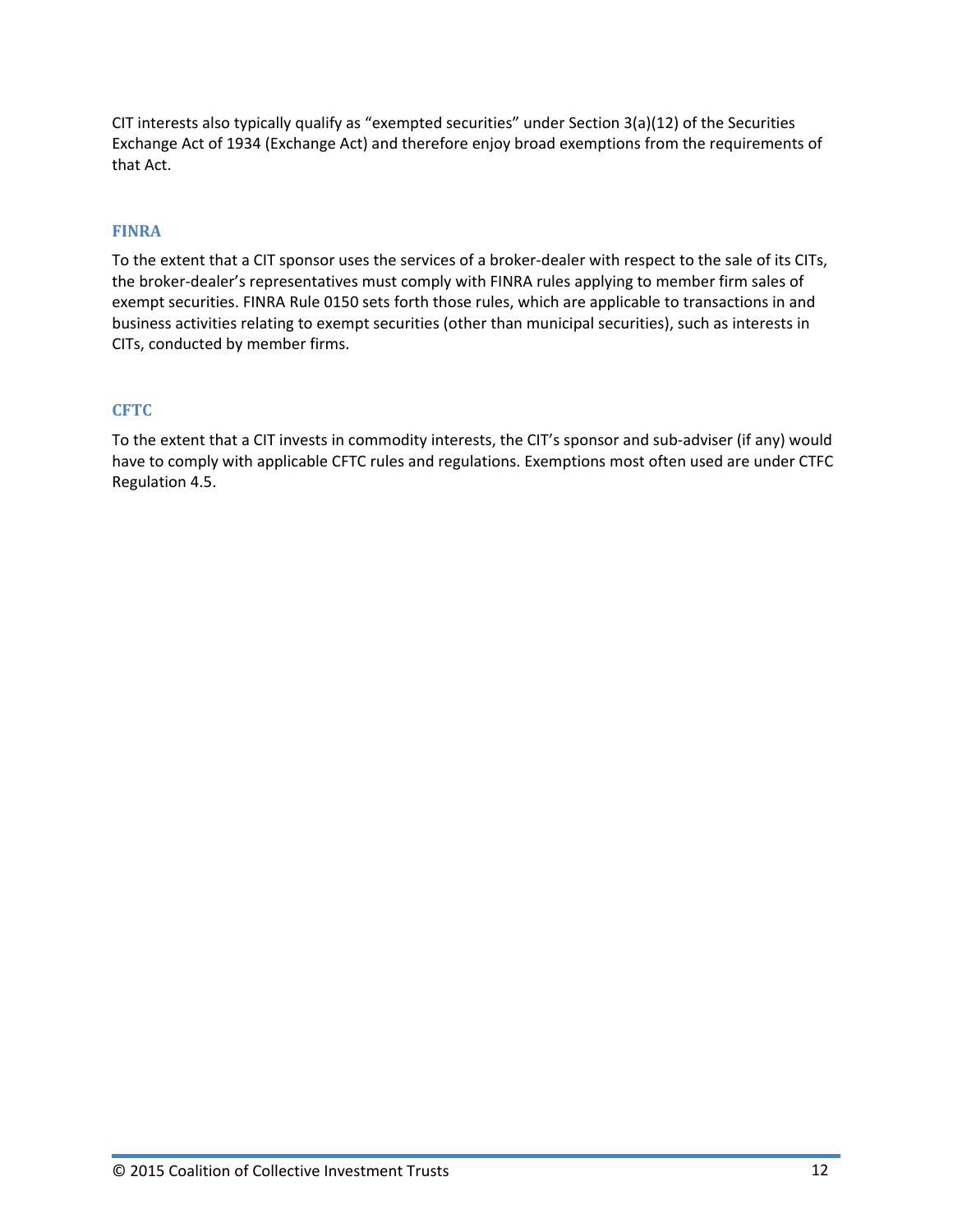# **Growth in CITs**

Technological advances, regulatory reforms and other changes in the retirement plan investment landscape have helped to increase the popularity of CITs in today's market. Traditionally adopted only by larger plans on a case‐by‐case basis, this comparatively low‐cost investment vehicle continues to gain acceptance in the broader DC market. The CIT universe, historically dominated by indexed and stable value investment options, today offers a much broader array of investment strategies to meet these demands.

| <b>Broad Asset Class</b>    | <b>Sum of Assets</b>   |
|-----------------------------|------------------------|
| Allocation                  | \$246,867,938,181.00   |
| Alternative                 | \$3,163,666,130.00     |
| Commodities                 | \$1,567,171,532.00     |
| <b>International Equity</b> | \$194,798,638,933.00   |
| <b>Money Market</b>         | \$23,570,264,938.00    |
| <b>Municipal Bond</b>       | \$135,560,000.00       |
| <b>Sector Equity</b>        | \$20,081,761,826.00    |
| Taxable Bond                | \$353,848,959,606.00   |
| U.S. Equity                 | \$371,484,615,981.00   |
| <b>Grand Total</b>          | \$1,215,518,577,127.00 |

Morningstar; As of 4Q 2013.

Although there is no centralized regulatory or industry database available that serves as a complete resource for measuring the universe of CIT assets, Morningstar, Inc., and DTCC provide statistical data that demonstrates the growth trend in CITs. Many bank sponsors of CITs voluntarily populate Morningstar's institutional subscription database with their bank's CIT fund data. In 2013, Morningstar reported on 181 provider companies.